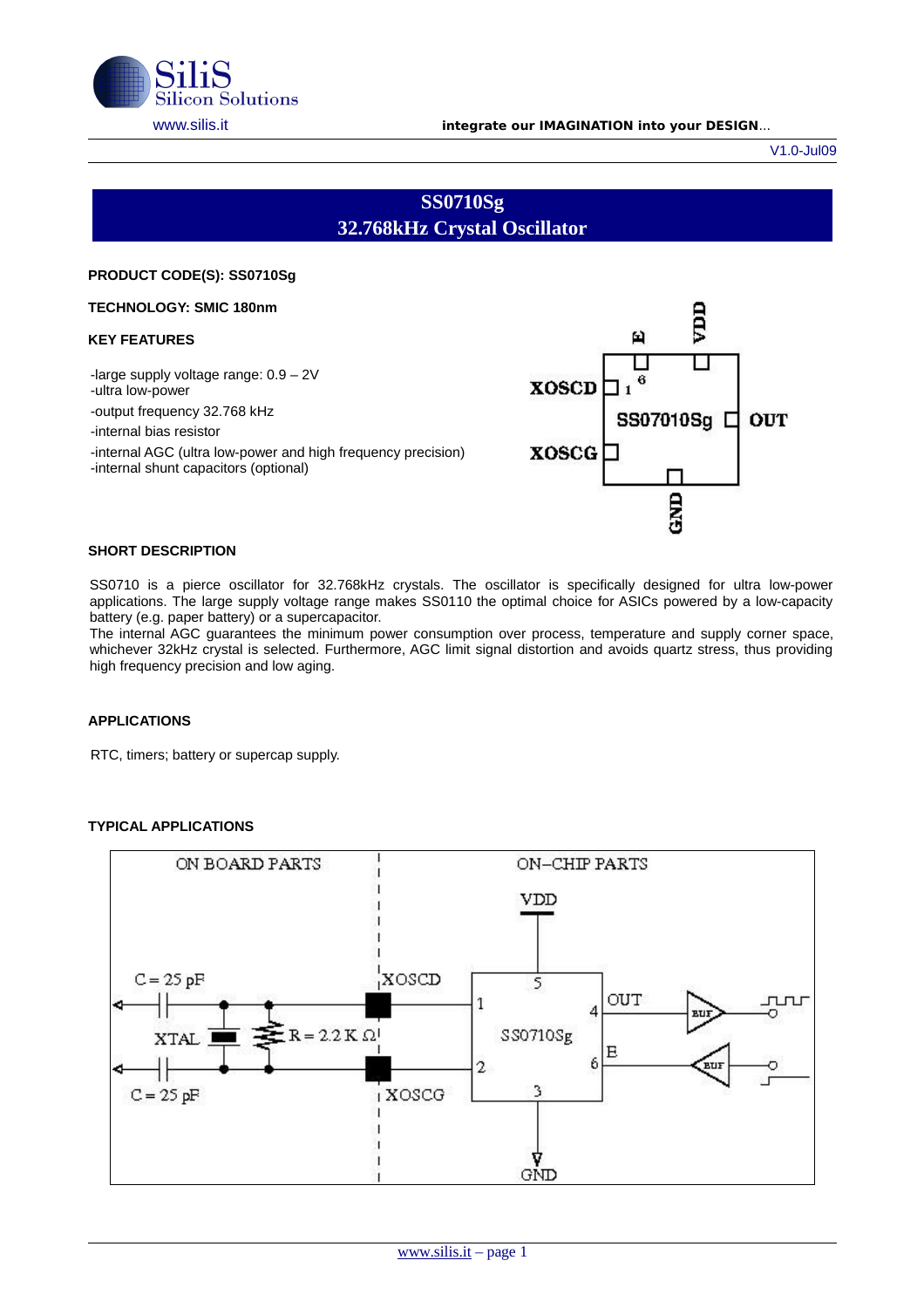

## [www.silis.it](http://www.silis.it/) **integrate our IMAGINATION into your DESIGN**...

# **PIN FUNCTIONS**

| # | <b>NAME</b>  | <b>DESCRIPTION</b> | <b>NOTE</b> |
|---|--------------|--------------------|-------------|
|   | <b>XOSCD</b> | Crystal            |             |
| າ | XOSCG        | Crystal            |             |
| 3 | <b>GND</b>   | Ground             |             |
| 4 | <b>IOUT</b>  | Output Frequency   |             |
| 5 | <b>VDD</b>   | Power Supply       |             |
| 6 | Е            | Enable             |             |

# **RECCOMENDED OPERATING CONDITIONS**

| Symbol     | <b>Parameter</b>                 | Min | Max | Unit    |
|------------|----------------------------------|-----|-----|---------|
| VDD        | Supply voltage                   |     |     |         |
|            | Storage temperature              | -40 | 85  | $\circ$ |
| <b>ESD</b> | <b>ESD protection level, HBM</b> |     |     | k٧      |

## **RECOMMENDED CRYSTAL SPECIFICATION (32 kHz)**

| Svmbol | Parameter                   | Min | Max          |    |
|--------|-----------------------------|-----|--------------|----|
| ESR    | Effective Series Resistance |     | 80           | kΩ |
| ◡∟     | Load Capacitance            |     | 1つ に<br>⊥∠.J | рF |

## **ELECTRICAL CHARACTERISTICS**

Conditions: VDD from 1 to 2V, T from -40 to +85°C, E=VDD, unless otherwise stated.

| <b>Parameter</b>                       |             | <b>Condition</b>                 | Min | <b>Typ</b> | Max | Unit       | <b>Note</b> |
|----------------------------------------|-------------|----------------------------------|-----|------------|-----|------------|-------------|
| <b>Current Consumption</b>             | <b>IDD</b>  |                                  |     |            | 750 | nA         |             |
| Stand-by Current                       | <b>IDDZ</b> | $E=0$                            |     |            | 6   | nA         |             |
| Start-Up from Enable                   | tstart1     |                                  |     | 230        |     | ms         |             |
| Start-Up from VDD                      | tstart1     | Note 1                           |     |            | 1.5 | S          |             |
| Output frequency                       | fout        | Note 2                           |     | 32         |     | <b>KHz</b> |             |
| High-level output voltage              | <b>VOH</b>  |                                  |     | <b>VDD</b> |     | V          |             |
| Low-level output voltage               | <b>VOL</b>  |                                  |     | 0          |     |            |             |
| Rise and fall time                     | tr/tf       | Evaluated at 20% - 80%<br>levels |     | 2.5        |     | ns         |             |
| Output duty cycle                      | <b>DUC</b>  |                                  |     | 55%        |     |            |             |
| Peak-to-peak voltage<br>across crystal | Vppxtal     |                                  |     | 250        |     | mV         |             |

| note 1     | VDD ramp-up from 0 to final value. Typical VDD rise time: 10 uS     |
|------------|---------------------------------------------------------------------|
| $ $ note 2 | Frequency nominal value and accuracy depends on the external quartz |